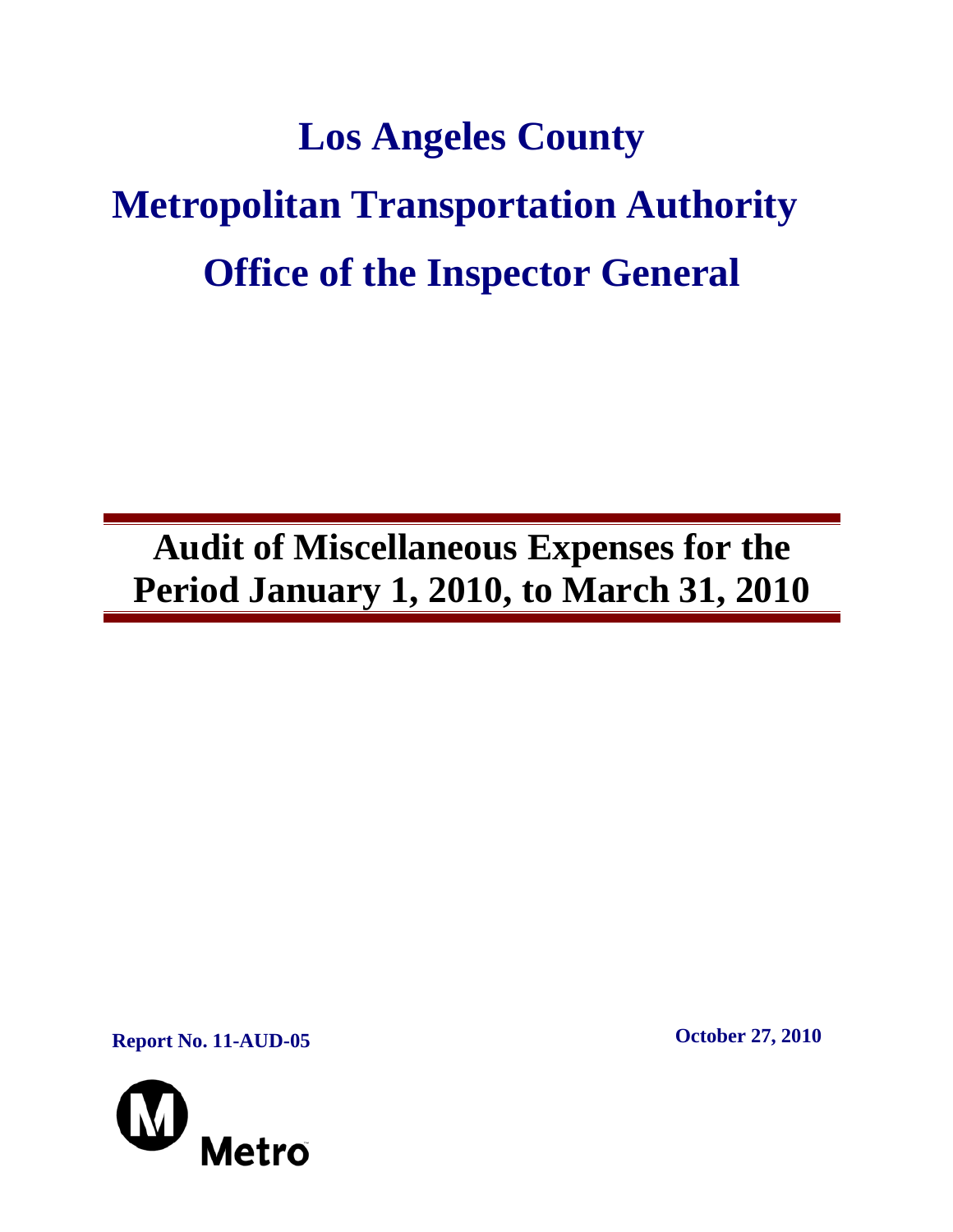

Los Angeles, CA 90017

**DATE:** October 27, 2010

**TO:** Board of Directors Chief Executive Officer

ack Shigetoni

- **FROM:** Jack Shigetomi Deputy Inspector General - Audits
- **SUBJECT: Statutorily Mandated Audit of Miscellaneous Expenses for the Period January 1, 2010, to March 31, 2010 (Report No. 11-AUD-05)**

# **INTRODUCTION**

This report covers the period January 1, 2010 to March 31, 2010. Our audit of miscellaneous expenses was performed as a mandated audit pursuant to Public Utilities Code Section 130051. This Section requires that the Inspector General report quarterly to the Los Angeles County Metropolitan Transportation Authority (Metro) Board of Directors on certain miscellaneous expenses such as travel, meals and refreshments, private club dues, and membership fees.

# **OBJECTIVES AND SCOPE OF AUDIT**

The objectives of the audit were to determine whether sampled expenses were:

- Reasonable and in accordance with policies.
- A Adequately supported with receipts, proper approvals, and other appropriate documentation.

The audit included review of eight general ledger expense accounts such as Training program, Business Meals, Mileage/Parking, Schedule Checker, Seminar and Conference Fees, Business Travel, Employee Activities, and Other Miscellaneous Expenses. For these eight accounts, expenditures totaled \$879,925 during January 1, 2010, through March 31, 2010 after excluding transactions that were \$200 or less, adjustments, and credits. We statistically selected 46 expenditures totaling \$62,093 for review, see Attachment A for details.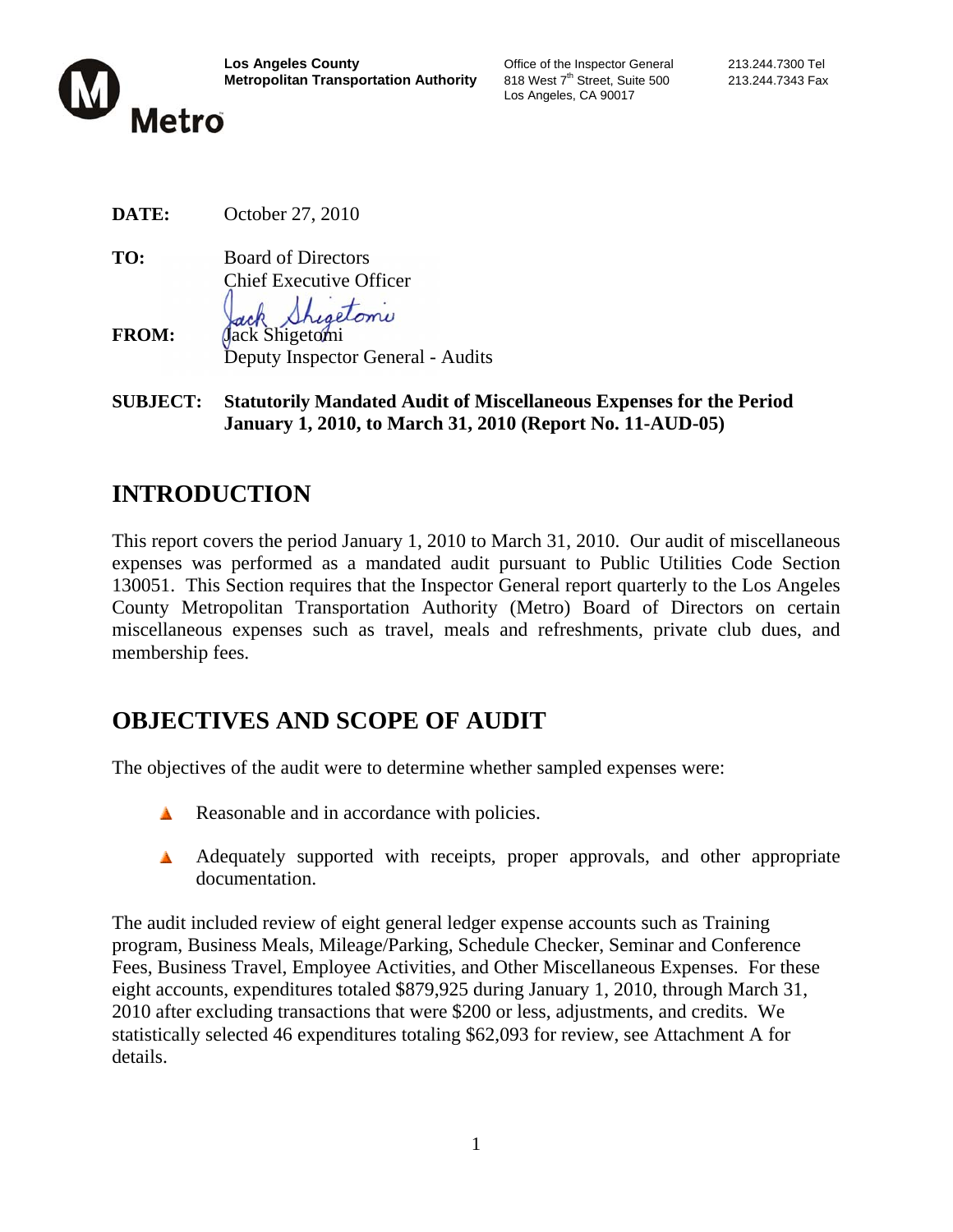## **Audit of Miscellaneous Expenses for the Period January 1, 2010, to March 31, 2010 Office of the Inspector General Report No. 11-AUD-05**

The audit was performed in accordance with Government Auditing Standards. Those standards require that the audit be planned to obtain sufficient, appropriate evidence to provide a reasonable basis for the findings and conclusions based on the audit objectives. We believe that the evidence obtained provides a reasonable basis for our findings and conclusions based on the audit objectives.

During the audit, we did not test the reliability and accuracy of the Financial Information System, which processed the transactions we reviewed. Our conclusions are based on the audit results of the transactions reviewed.

#### **RESULTS OF AUDIT**

The expenses we reviewed for the period January 1, 2010, through March 31, 2009 generally complied with policies, were reasonable, and were adequately supported.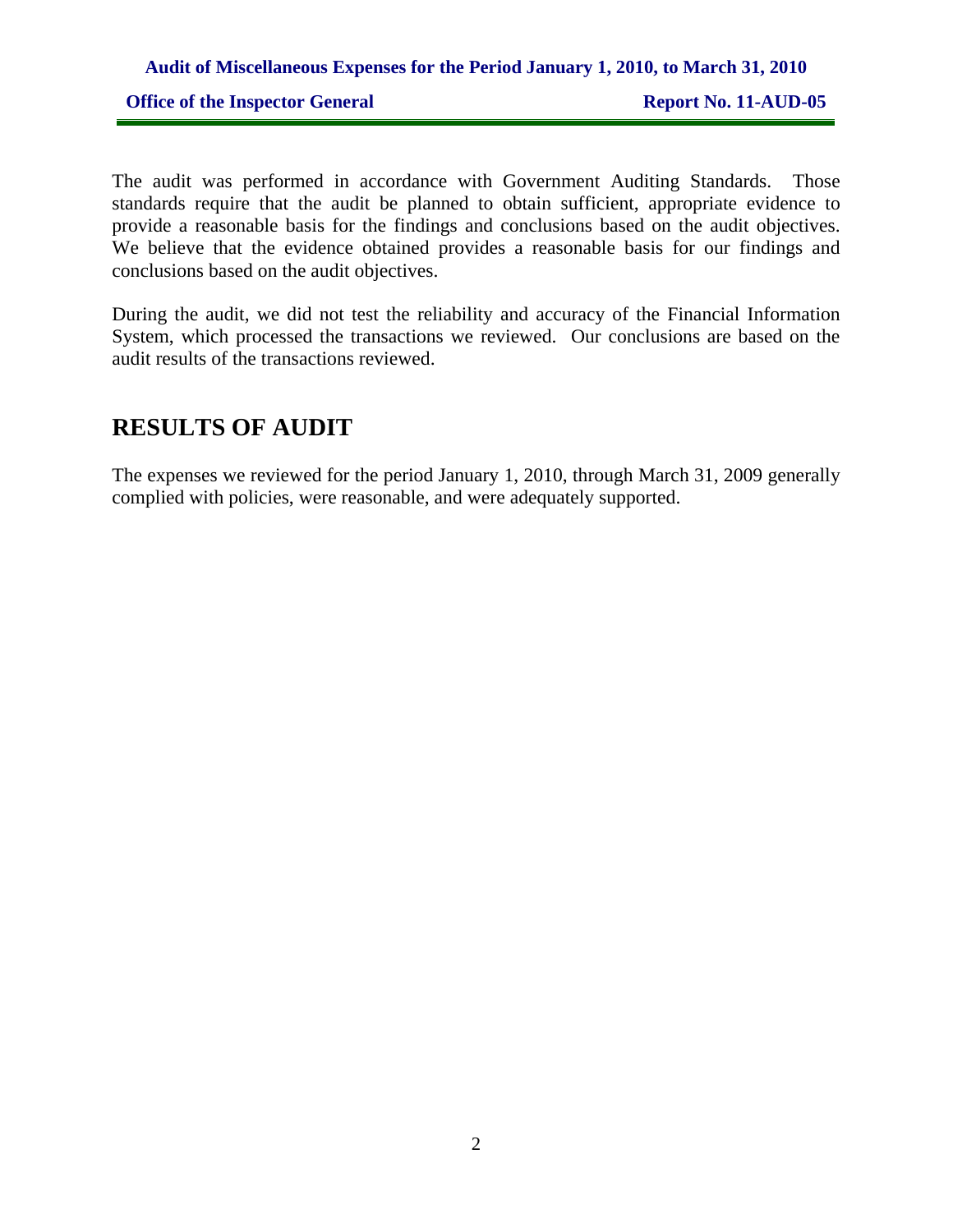# **Summary of Expenses Reviewed**

|                |                                     |                               |                                | $\bullet$ |
|----------------|-------------------------------------|-------------------------------|--------------------------------|-----------|
| <b>Account</b> | <b>Account Description</b>          | <b>Total</b><br><b>Amount</b> | <b>Sample</b><br><b>Amount</b> |           |
| 50213          | <b>Training Program</b>             | \$333,017                     | \$274                          |           |
| 50903          | <b>Business Meals</b>               | 36,085                        | 2,622                          |           |
| 50910          | Mileage/Parking                     | 2,324                         | 523                            |           |
| 50914          | <b>Schedule Checkers</b>            | 3,004                         | 465                            |           |
| 50915          | Seminar and Conference Fee          | 38,456                        | 6,995                          |           |
| 50917          | <b>Business Travel</b>              | 84,202                        | 8,731                          |           |
| 50930          | <b>Employee Activities</b>          | 62,392                        | 18,201                         |           |
| 50999          | <b>Other Miscellaneous Expenses</b> | 320,445                       | 24,282                         |           |
|                | <b>Totals</b>                       | \$879,925                     | \$62,093                       |           |
|                |                                     |                               |                                |           |